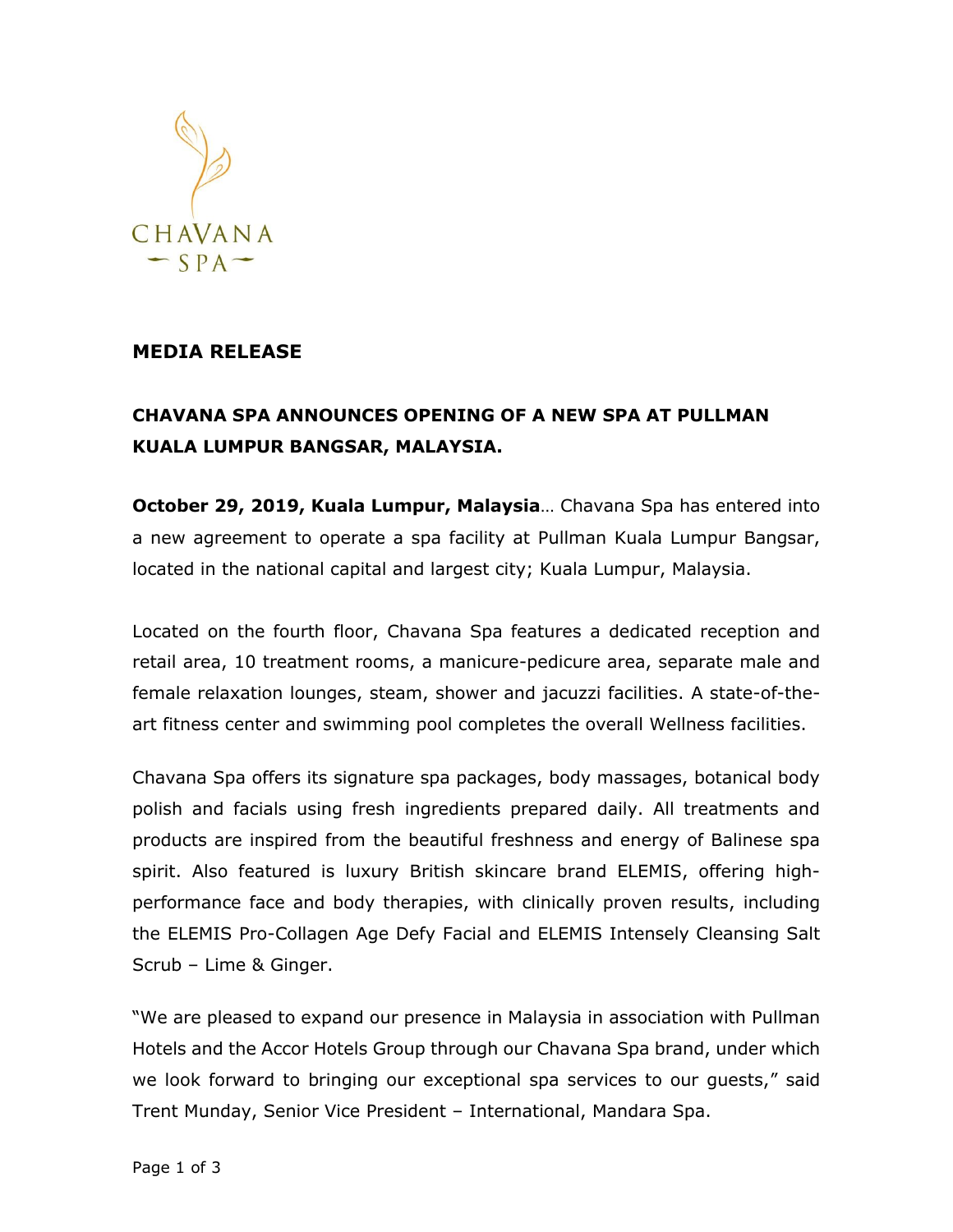Pullman Kuala Lumpur Bangsar Hotel is strategically located in Bangsar, the midpoint between Kuala Lumpur city centre and Petaling Jaya. Adjacent to the iconic Menara Telekom building, the prime location offers easy access to all major parts of the city, and the KL International Airport is just 28 minutes by the KLIA Express train.

All 513 contemporary-styled rooms and suites in Pullman Kuala Lumpur Bangsar incorporate the Pullman room design features and cater to new generations of business and leisure travellers looking for stylish accommodation with state-ofthe-art communications technologies.

Chavana Spa offers a streamlined treatment menu that welcomes all to experience the freshness and energy of Balinese spa spirit. The Chavana concept is aimed at four and five star hotels and resorts and is intended to allow guests to enjoy a quality spa experience at a reasonable price.

## **About OneSpaWorld**

Headquartered in Nassau, Bahamas, OneSpaWorld is one of the largest health and wellness services companies in the world. OneSpaWorld's distinguished spas offer guests a comprehensive suite of premium health, fitness, beauty and wellness services, treatments, and products currently onboard 163 cruise ships and at 69 destination resorts around the world. OneSpaWorld holds the leading market position within the fast-growing international leisure market and has been built upon its exceptional service standards, expansive global recruitment, training and logistics platforms, and a history of service and product innovation that has enhanced its guests' health, fitness, beauty, and wellness while vacationing for over 50 years.

## [www.onespaworld.com.](http://www.onespaworld.com./)

For further information on Chavana Spa, please visit [www.chavanaspa.com](http://www.chavanaspa.com/)

\* \* \* \*